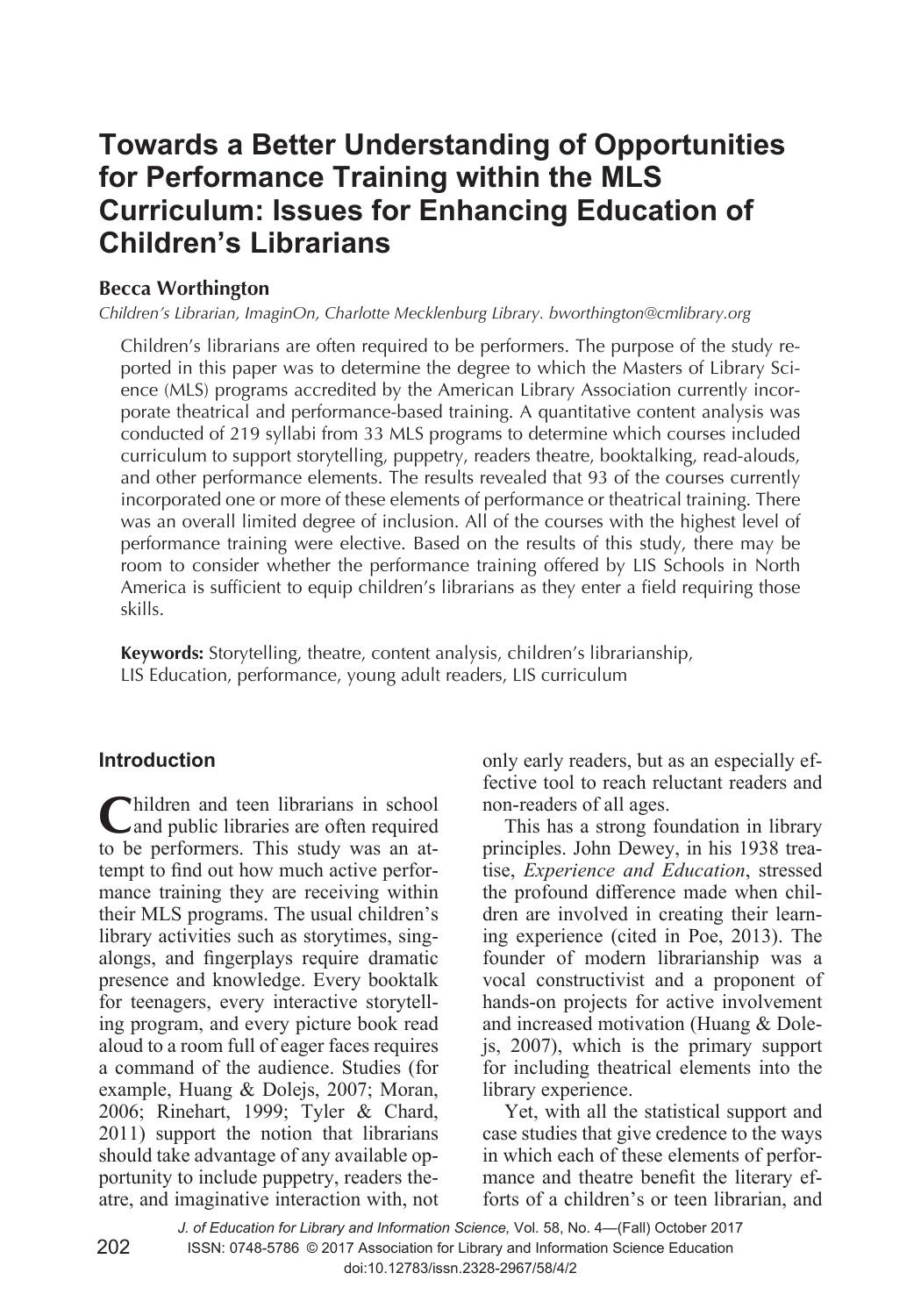notwithstanding the universality of these activities in the library sector, much of the training for these performance elements comes on the job rather than in LIS program coursework. This researcher posits that finding librarians with background training in the dramatic arts is rare.

Are today's librarians and school media specialists graduating with children and youth qualifications receiving the education and practice they need to engage in such performance on a regular, if not daily, basis? This study used content analysis to address that question empirically. Syllabi for all 48 ALA accredited MLS programs in the 50 United States LIS Schools currently offering certificates in children's and youth services or School Library Media (SLM) were analyzed to determine the degree to which elements of theatrical and performance training are currently offered.

#### **Importance of the Study**

There is a wealth of information on the ways in which theatre elements such as storytelling, puppetry, and readers theatre inform and strengthen both early literacy for elementary schoolers and interest and engagement levels with reluctant readers in middle and high school (Arnold & Colburn, 2012; Bowler, Morris, Cheng, et al, 2012; Haven, 2007; Huang & Dolejs, 2007; Jeffries & Jeffries, 2013; Millin & Rinehart, 1999; Okikawa, 2012; Peck & Virkler, 2006; Poe, 2013; Rozansky & Aagesen, 2010, etc.), but there is currently no research to quantify how much the education and training in those areas comes solely from professional praxis or is taught in advance.

Of equal importance, there has never been a movement in the field of LIS suggesting the purposeful incorporation of theatrical training into children's librarianship education. There are many scholars undertaking research on the value of incorporating various elements of drama into daily work as school and public librarians, but yet little or no suggestion

has been made to revisit program requirements to allow theatre to inform the library education process.

Furthermore, studies of vocational interests and personality patterns as determined by the Vocational Interest Inventory (David, 1992) report that librarians shifted their praxis solidly and suddenly in the early 1990s from "conventional" (conservative, organizer-based) into "artistic" (innovative, creator-based), due to the changing nature of the librarianship industry. This shift indicates that in order to better equip librarians to enter the field, it may be wise for LIS schools to incorporate a greater degree of performance training into the MLS curriculum.

With these available areas for new study in mind, the research reported in this paper set out to address the following research questions:

- RQ 1: How many courses included in the 48 ALA-accredited MLS programs in the United States currently offering certificates in children's services, youth services, and school media incorporate one or more element(s) of performance training into their instruction?
- RQ 2: Of the existing training, what is the breakdown of instruction (by both course and individual assignment) into storytelling, puppetry work, readers' theatre, booktalking, and other performance-based elements?
- RQ 3: What percentage of the total grade do the elements of instruction considered performance training account for?
- RQ 4: Of the courses including existing training, what percentage is required versus elective?

#### **Literature Review**

Children and teen librarians in public libraries or SLM specialists are encour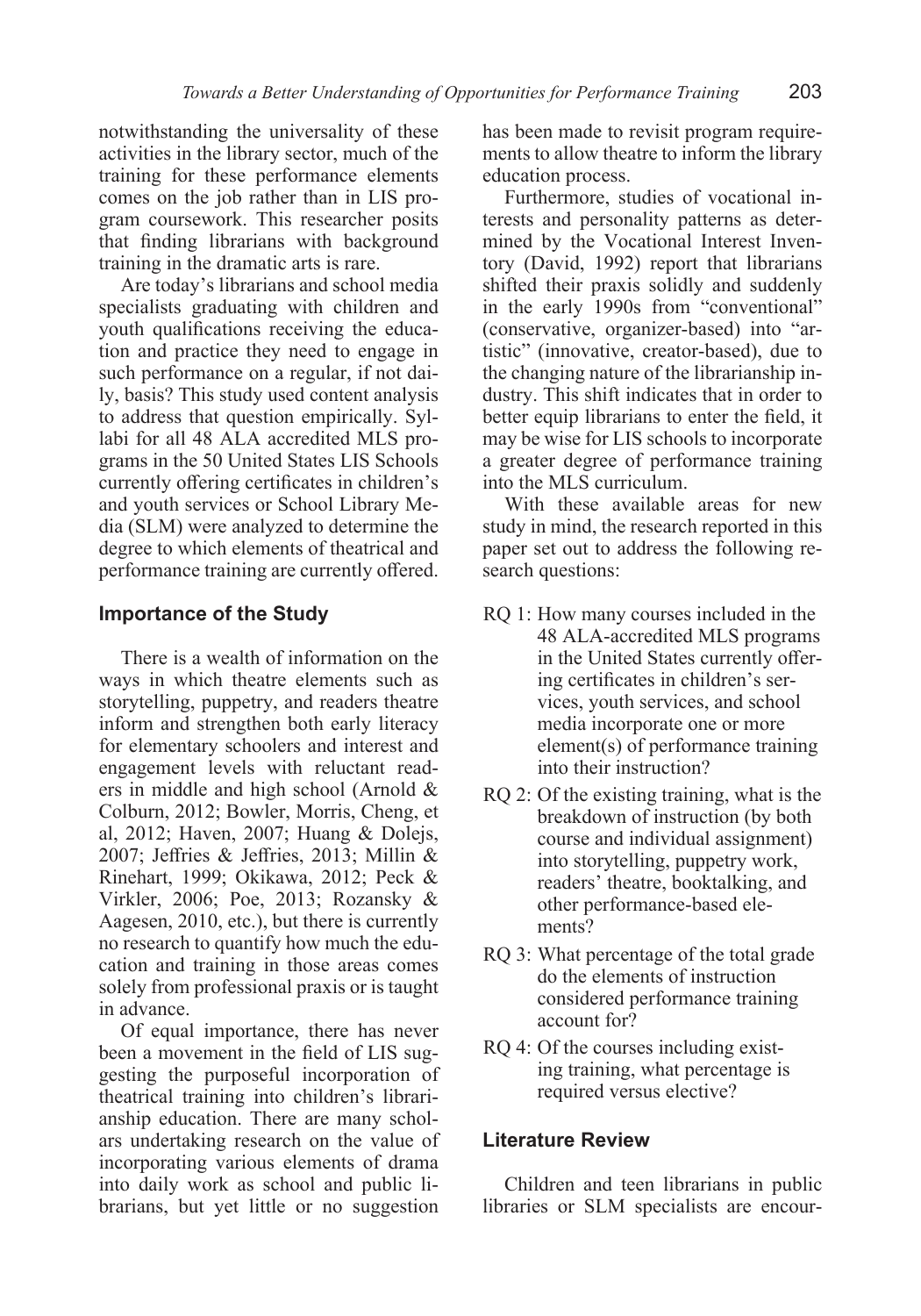aged by their professional organizations under the various core competencies— "ALSC (Association for Library Service to Children)'s Competencies for Librarians Serving Children in Public Libraries" (American Library Association, 2009), "YALSA (Young Adult Library Services Association)'s Competencies for Librarians Serving Youth" (American Library Association, 2010), and the "National Guidelines for School Library Media Programs of AASL (American Association of School Librarians)" (American Library Association, 2010)—to dedicate their efforts toward creating programming that invites and encourages reading. As this literature review reveals, one of the most effective means of encouraging reading is incorporating theatrical performance into librarian duties.

## *Storytelling*

There is ample support for the power of storytelling in literacy education. Haven (2007) reviewed over 350 research studies from fifteen fields for his study. This work reported that all of these studies supports stories as effective vehicles for motivating, teaching, and communicating information.

Early childhood educators recommend active theatrical storytelling with young children because of its ability to support reading readiness for pre-readers as well as building early foundational literacy skills for early and emergent readers. Literacy and pre-literacy skills specifically assisted by storytelling for early childhood include listening, predicting, sequencing, vocabulary building, observation, oral expression, comprehension, vocabulary, print awareness, phonological awareness, and print motivation skills (Gordh, 2006), among others.

Haven (2007) highlights a primarygrade storytelling program in New Jersey facilitated by Susan Danoff, owner of a nonprofit company that provides repeat, in-class storytelling visits to participating classrooms at inner-city elementary schools. As part of this effort, Danoff had collected over 1,000 Teacher Observation Sheets with feedback on any changes within the classroom that should be credited to the storytelling program. More than 75 percent of the teachers attributed improved verbal, writing, imagining, comprehension, and critical thinking skills for the children to their storytelling involvement.

While "storytime" in public libraries is almost always discontinued beyond the elementary years, research shows that there is great value in practicing storytelling techniques with tweens and teens. Morpurgo (2013) and Moran (2006) stress the importance of expressive, theatrical reading to engage older youth, and there are multiple sources stating the necessity of instructors in literacy fields to model expressive reading that demonstrates how voices can convey meaning as a way to encourage fluency in listening youth (Larkin, 2001; Martinez, Roser, & Strecker, 1998/1999).

## *Puppetry*

Puppets have existed as a teaching tool for nearly 3,000 years in a variety of ways (Price, 2009). Puppetry is practical to institute in a school or public library for several reasons. These include minimal construction, low cost, short rehearsal times (comparative to a full stage production), and broad range of potential visual effects, with few props, no lighting, and no costumes required. Specifically, puppetry has been established to be especially helpful for shy children. Depending on their developmental stage, they will understand that all eyes are on the puppet rather than them, and in the case of shadow puppetry they are literally "hidden" from the audience behind a screen, which tends to be liberating for children who experience any level of performance anxiety (Peck & Virkler, 2006).

There are myriad ways in which puppetry supports literacy and reading skills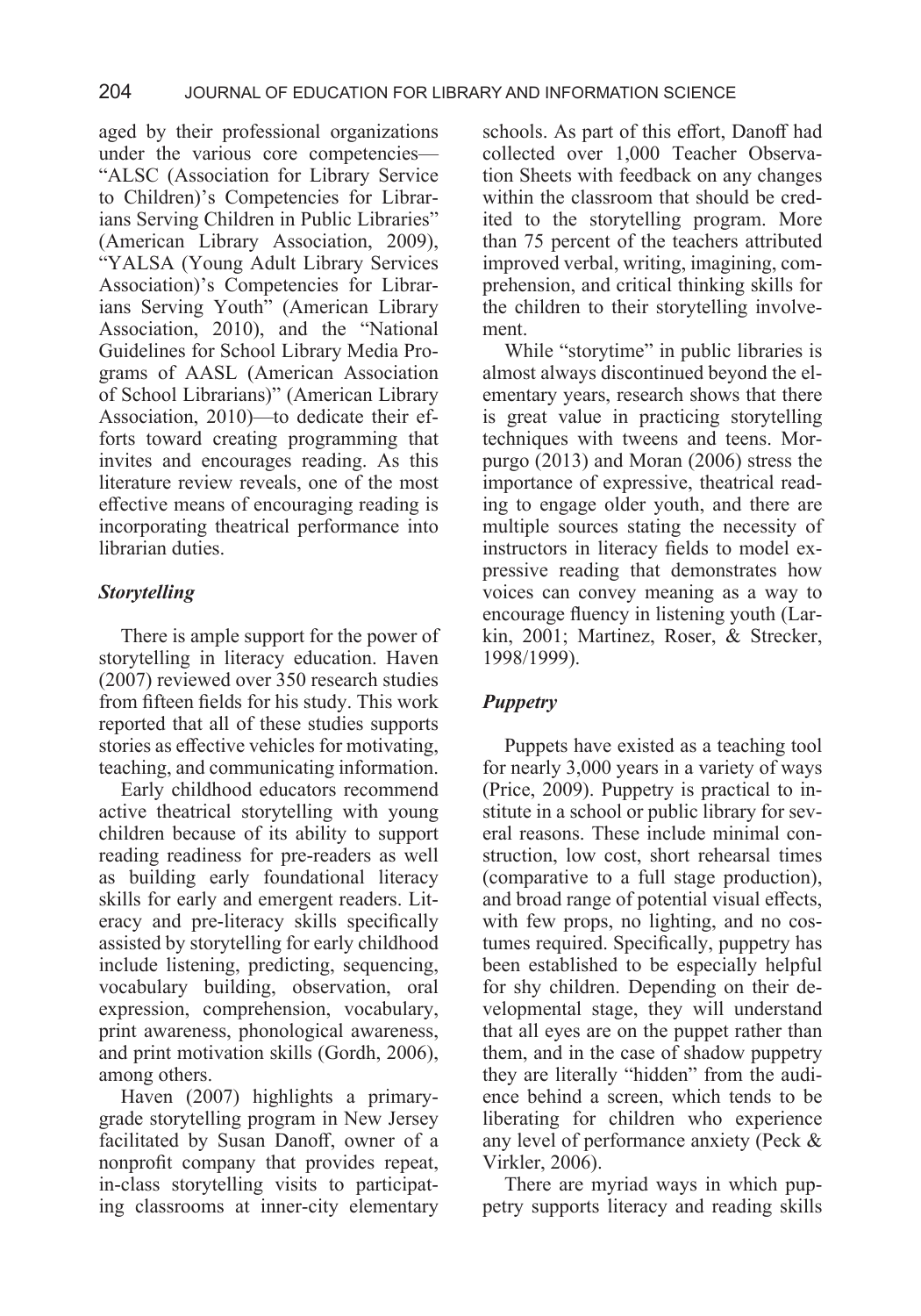for early childhood. Every Child Ready to Read @ your library, an early literacy program founded by the Public Library Association (PLA) and the Association for Library Service to Children (ALSC), emphasizes five early literacy practices: talking, singing, reading, writing, and playing with children (2015), and puppets can easily (and often do) engage in four of the five through imaginative play. In her book on dramatic storytelling, Dietzel-Glair (2013) promotes puppets as her top-billed prop to use in storytimes, along with flannelboard pieces, which is another form of less animated puppetry. Arnold and Colburn (2012) outline the ways in which puppetry allows children to understand sequencing, print motivation, narrative skills, prediction, print awareness, vocabulary development, and phonological awareness.

Puppetry is not typically considered a popular tool used to engage older youth in literacy; however, there are examples of libraries successfully engaging teens and tweens in puppetry as the performers and puppeteers rather than the audience. One example is the theater arts group of the Patchogue-Medford Library's (PML) Young Adult Department—the PML Players comprised of volunteer teens that create and perform popular theatrical productions and workshops for the younger children who visit the library (Cohen, 2014).

#### *Readers Theatre*

Elizabeth Poe (2013), a retired professor of children and young adult literature, defines readers theatre as "a staged reading of literature that emphasizes the importance of text by using limited action, suggested characterization, no costumes, and no props. Sometimes called minimalist theatre, it is a dramatic form, originally developed for performing in theatrical settings, in which participants read from scripts taken directly from a literary work" (p. 5). The speech and drama fields of oral interpretation and conventional theatre collectively developed readers theatre for

adults after World War II (Moran, 2006), and it has since been popularly adapted for children and teens.

Of particular value in literacy fields is the fact that the emphasis is placed on reading instead of props or costumes (Millin & Rinehart, 1999), and the National Center for Education Statistics (1996) praises readers' theatre for its role in developing fluency, intonation, pauses, syntax, and oral reading speed and accuracy. Jeffries and Jeffries (2013) acknowledge the fact that students' self-reliance is lifted as their reading skills become advanced, applauding readers' theatre as a positive vehicle doing relevant literacy work. Tyler and Chard (2011) recognize the appeal to children in the fact that the collaborative and cooperative peer-based format of engaging with text can be much more exciting than the isolated reading activity.

From a rereading standpoint, it is well documented that rereading directly serves to increase comprehension, accuracy, and rate, and that readers' theatre is a strong motivator to reread texts for all participants, including struggling and reluctant readers (Larkin, 2001; McMaster, 1998; Moran, 2006; Rinehart, 1999; Tyler & Chard, 2011; Uthman, 2002; Worthy & Prater, 2002). Because any readers' theatre production involves not only an initial reading of the text but also several rehearsals, both as a group reading the script out loud and with the actors independently reading their lines over and over for performance familiarity, there is a built-in pattern of rereading the text multiple times to ready oneself for performance (Tyler & Chard, 2011).

There are abundant documented cases of successfully incorporating readers' theatre into both school and public libraries, often to work with dysfluent students, reluctant readers, and generally less proficient readers in particular. Some notable studies include a combined readers' theatre/shadow puppetry program for second graders by Peck and Virkler (2006), an analysis of the effectiveness of readers' theatre on liter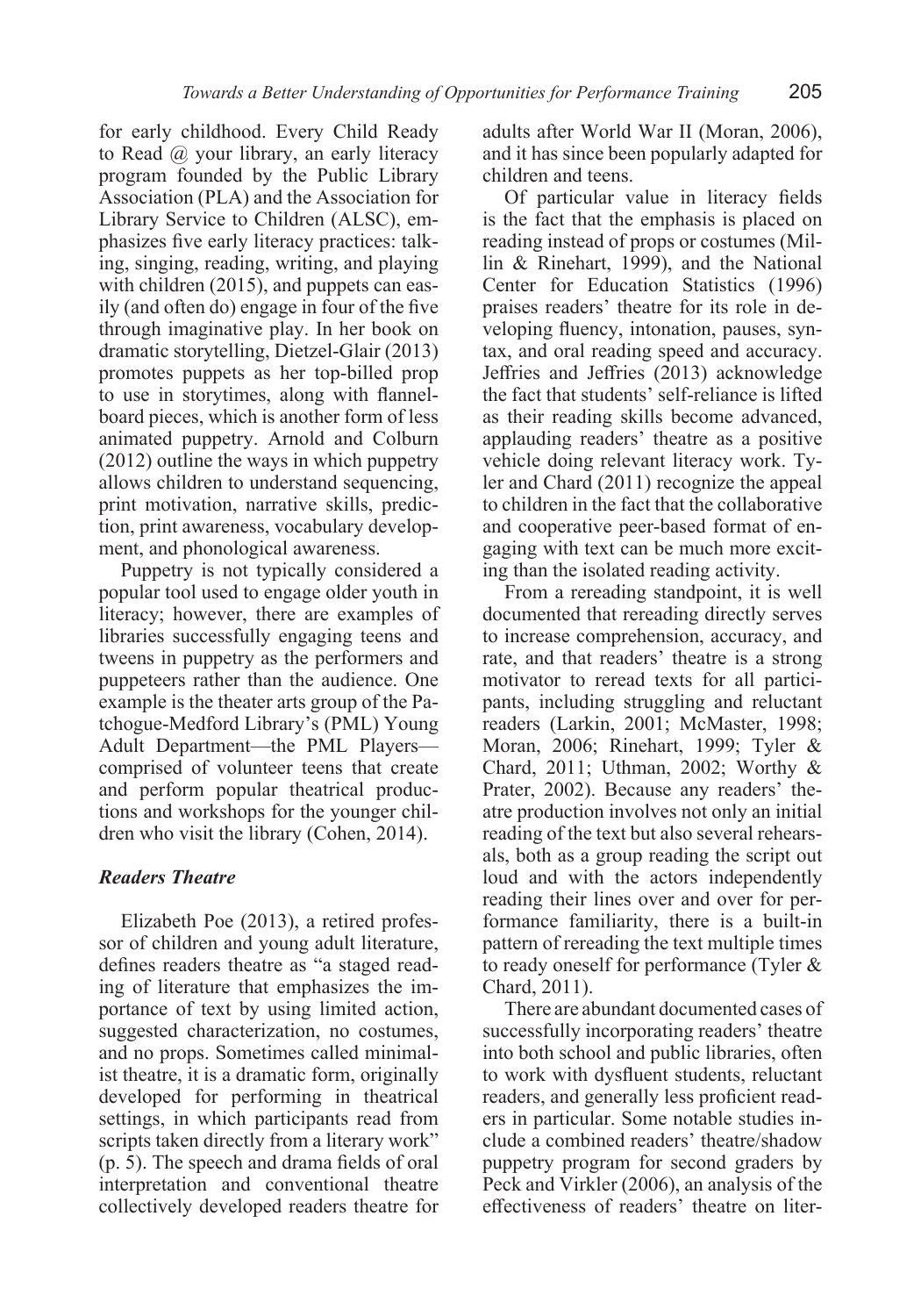acy absorption among African-American girls (Jeffries & Jeffries, 2013), a Millin and Rinehart study (1999) to investigate the effects of readers' theatre participation on the motivation and oral reading ability of second-grade Title I reading students, a readers theatre program for family members of lower socio-economic preschool children attending Head Start programs in a large, Midwestern urban city (Huang and Dolejs, 2007), and particular success of readers theatre on reluctant readers in junior high (Tyler & Chard, 2011). These combined studies report increased literacy skills including word recognition, rate of oral reading, sustained oral reading of the same text, increased motivation, and oral reading comprehension from engagement with readers theatre.

#### *Other Performance*

There are several other performance elements whose inclusion in youth librarianship is supported by the literature review. One critical element of theatrical performance on the part of librarians that supports and encourages reading is booktalking. Booktalks are brief, dramatic pitches of works meant to intrigue audience members into reading the whole text, and its importance in reaching teens throughout a community is invaluable (Charles, 2005).

Other theatrical engagement is equally valuable. Okikawa (2012) has reported on studies revealing that interactions with musical theatre are specifically powerful for students with visual impairments and other disabilities as a multi-sensory connection to the text and a vehicle for learning.

In a classroom study, Rozansky and Aagesen (2010) used Image Theatre (a type of theatre inspired by Brazilian director Augusto Boal in the 1970s), where students respond to stories they read by creating static sculptures with their bodies and discussing those images, enabling low-income, low-literacy, racially diverse eighth grade students to demonstrate critical literacy skills.

In Brinda's 2008 study on two groups of sixth-grade reluctant readers in the Pittsburgh area, he found that activities encouraging them to interact closely with text through various stages of theatrical adaptation and performance (costuming, sound mixing, set design, etc.) significantly helped alliterate (electively nonreading) students not only comprehend but enjoy assigned reading. His was one of several reports that encouraged forming external relationships with local theatres to enhance reading and literacy appeal.

Perhaps the most stunning example of partnership between library and theatre is ImaginOn, a combined children's library/ children's theater joint venture between the Charlotte Mecklenburg Library (CML) and the Children's Theatre of Charlotte (CTC), who decided to join forces based on a shared mission of bringing stories to life. It is over 100,000 square feet of sensory learning space, with the Park Family Story Lab as its centerpiece. It includes everything from a teen space called "The Loft" to a digital production studio, rehearsal spaces, multiple fully functioning theatres, and children's program areas (Holt 2008).

Whether librarians and literacy professionals choose to engage with theatre by storytelling, readers theatre, puppetry, seeking out partnerships with local community theatres and theatre professionals, hosting theatrical programming, or any other number of possibilities, they should expect that the addition of theatrical experiences will make reading even more enjoyable and attainable. As evidenced by the personality shift of librarians in the SVII and in the literature review, the tools and desire to actively involve children in engaged literacy has increased. MLS programs must respond by incorporating these skills into the training and education they use to prepare librarians of the 21st century. But to what degree do they do this now?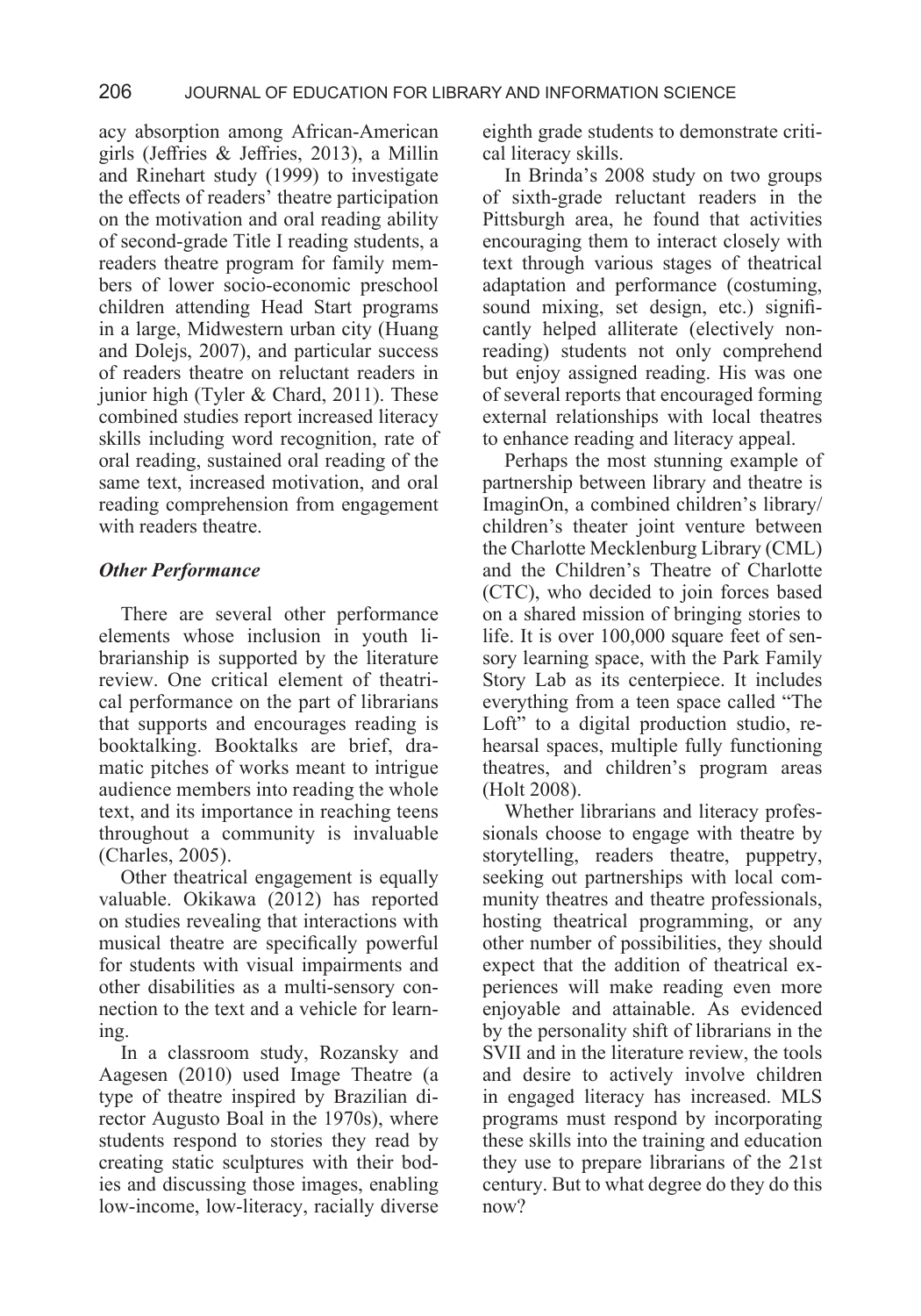#### **Methodology**

The most effective methodology to be used with a study involving the gathering and analysis of written documents is content analysis, specifically quantitative content analysis, a frequently used research method particularly within the field of library and information science. Powell (1997) describes content analysis as "essentially a systematic analysis of the occurrence of words, phrases, concepts, etc. in books, films, and other kinds of materials" (p. 50). In the case of this study, the materials in question are course syllabi, and both words and concepts were being monitored for numerical occurrence. (See Appendix A for a copy of the research instrument used for coding).

Selection of programs meeting the criterion of offering specialization in children, youth or school librarianship was made using the directory of ALA accredited MLS programs published by the American Library Association. The directory is available in four formats, and the researcher selected the online searchable database as specified by ALA to contain the most current information (2015).

Due to some inconsistency between what was listed in the database and what was readily available on various MLS websites, the researcher hand-selected each school website for individual analysis. These were reviewed for clearly advertised certificates and concentrations of study. For the scope of this project, research was limited to MLS programs within the 50 United States. Two of these 50 schools (University of Missouri and University of Wisconsin-Milwaukee) appeared to offer no certificate in any pursuit of librarianship for children or youth for public or school librarians. The results yielded 48 programs in total, all of which were contacted for participation in the study. Of these 48, 15 were unresponsive by the time of deadline. For the remaining 33 schools, one or more syllabi were either located online or received from the

schools in direct response to the request (see Appendix B).

In six locations—Emporia State University, Louisiana State University, University of Hawaii, University of Kentucky, University of Texas at Austin, and Valdosta State University—the syllabi were available online for public viewing. For the 42 remaining schools, the researcher identified and emailed selected faculty members whose descriptions identified them as the chair of a certificate program or affiliated them with any of the predetermined courses. Outreach included a brief overview of the project, a list of course numbers and names, a request for corresponding syllabi, and an offer for any additional syllabi to also be submitted if relevant to the study.

In the case of five schools—East Carolina University, San Jose State University, Syracuse University, University of Michigan, and University of North Carolina at Chapel Hill—a secure link to access the syllabi via a private online directory was provided in response to the researcher's request. Four of the 33 participating schools opted not to share syllabi but provided responses via phone or email to sufficiently complete the coding instrument on their behalf. Eighteen schools replied via email providing one or more syllabi for review. A second round of queries was submitted to unresponsive schools four weeks after the original request. Schools that did not respond were marked as noncompliant for the purposes of the study, and only the data received by May 10, 2015 was included for review.

The researcher processed the data manually by cross-referencing each received or located syllabus against a predetermined checklist of theatrically based training elements relevant to children's and teen librarianship. The findings and interpretation of the data are discussed below.

#### **Findings**

The purpose of this study was to de-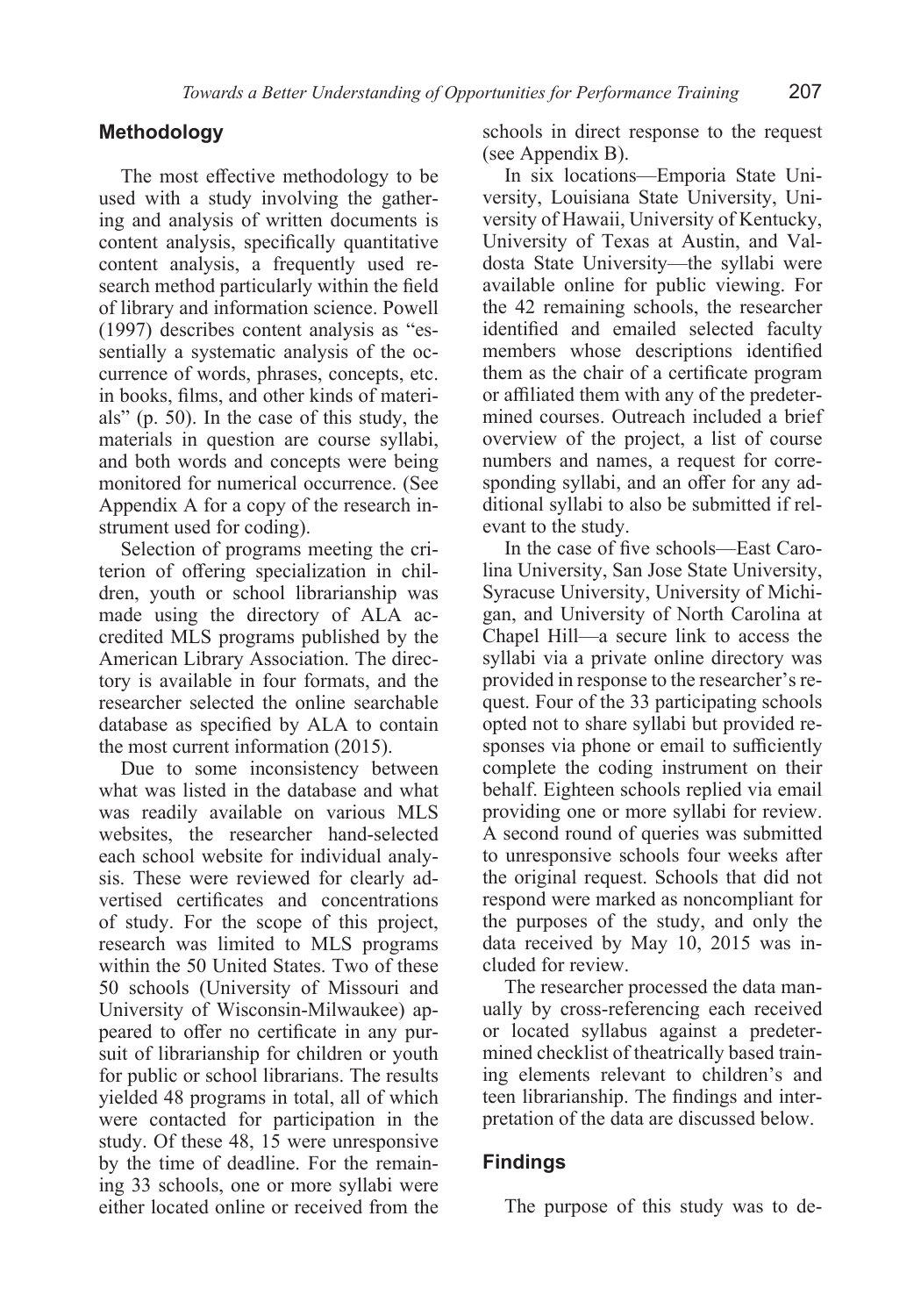termine (1) how many courses offered by programs in the sample incorporate one or more element(s) of performance training into their instruction, (2) the percentage of the total course grade for which the performance elements are considered accountable, (3) what the breakdown of instruction (by course and assignment) is into the specific elements of storytelling, puppetry work, readers theatre, booktalking, and other performance work, and finally, (4) what percentages of courses including existing training are elective versus required.

## *Exploring Responses to Research Question 1*

RQ 1: How many courses included in the 48 ALA-accredited MLS programs in the United States currently offering certificates in children's services, youth services, and school media incorporate one or more element(s) of performance training into their instruction?

Of the 50 programs currently accredited within the 50 states, 48 programs in 31 states offered at least one certificate program for working with children and youth. Forty-four offered certificates or programs in School Library Media, and 21 offered specific certificates in children's and/or youth services. Two of the 50 programs did not offer any certificates or certifications to qualify for this study. This breakdown is shown below in Figure 1.

Among the 48 schools included for analysis, a total of 515 syllabi were considered worthy of requesting, which is an average of 10.7 syllabi per school. From the 515 syllabi requested, a bit less than half, or 219, were received and reviewed. Of the 219 syllabi reviewed, 93 included one or more element of performance training. Therefore, in response to this research question, 93 courses included in the 48 ALA-accredited MLS programs in the United States currently offering certificates in children's services, youth services, and school media revealed incorporation of one or more element(s) of performance training into their instruction (with the expectation that others exist that were not submitted or received).

## *Exploring Responses to Research Question 2*

RQ 2: Of the existing training, what is the breakdown of instruction (by both course and individual assignment) into storytelling, puppetry work, readers' theatre, booktalking, and other performance-based elements?

Of the 219 syllabi reviewed, storytelling is included in 25 courses from 19 Schools; puppetry (including flannelboard projects



■ No Certificates Available

- Children's/Teen Services Only
- School Library Media
- Both Children's and **SLM Available**

**Figure 1.** Availability of Certificates.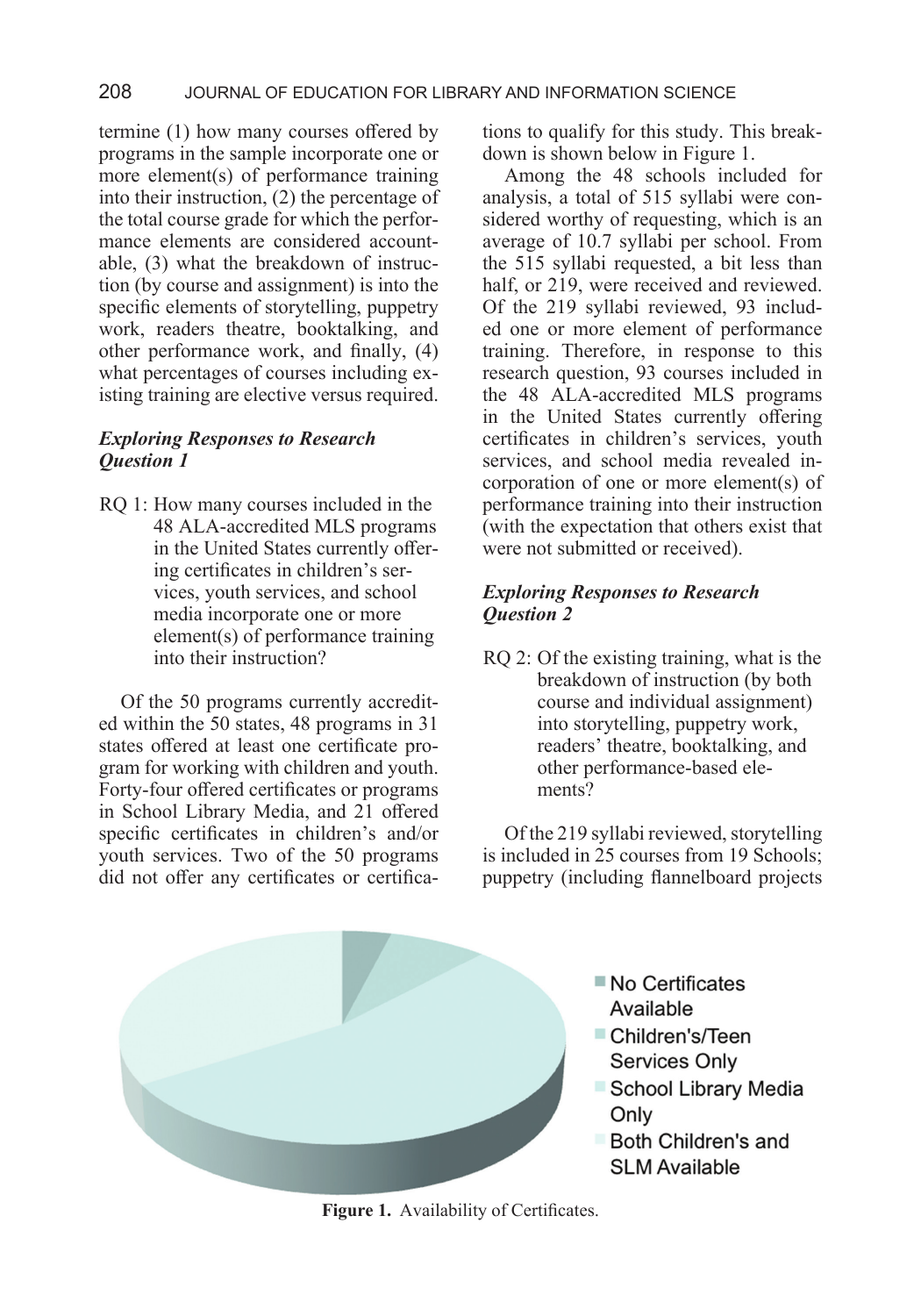and shadow puppetry) was included in ten courses from nine Schools; readers theatre was included in four courses from four Schools; booktalking was included in 47 courses from 23 Schools; and read-alouds and other various performance elements (ranging from poetry slams to miming to poetry recitation) were included in 33 courses from 20 Schools with another six syllabi listed as "Maybe" when it seemed that coursework required performance but was unclear what kind. A breakdown can be found in Table 1.

There are a handful of additional elements captured but not included in the study. For example, ten syllabi included one or more element being studied as discussion topics but did not, to the best of the researcher's analytical observations, appear to have any performative action associated on the part of the student (i.e., a class discussion on storytelling but no assignment, or a storytime project with songs and fingerplays submitted only as a written proposal).

On the other end of the spectrum, there were several individual class assignments that were entirely original that identified distinctly as theatrical in nature. Although these items did not fit in with any of the established categories, they should be mentioned. For example, Pratt Institute's LIS 691 included mock interviews. Queens College's LBSCI 739 listed an invested role-play activity on censorship with half of the class playing irate parents and half of the class playing librarians de-

fending the challenged work. University of Alabama's LS 520 required all students to introduce individual puppet personas. Clearly, these classes and instructors felt it necessary and/or beneficial to incorporate engagement with theatrical arts into required course work.

#### *Exploring Responses to Research Question 3*

RQ 3: What percentage of the total grade do the elements of instruction considered performance training account for?

Of the 219 syllabi reviewed, 52 attributed one or more specific grade percentages to elements of theatrical performance. How much of a course's grade depended on the performance elements varied greatly. Certainly for the 126 courses of the 219 that do not include any elements of performance training (which comes to 57.53 percent of the total courses reviewed), the percentage is zero. For those courses including performance elements, there was little standardization across courses and schools, even within each individual element.

Eleven of the 25 examined courses that identified the inclusion of a storytelling element attached a grade percentage to it. The variation ranged from anywhere between 100 percent and 70 percent for a full-time Storytelling class down to 10 percent for a single storytelling assignment in

|                 | <b>Number of Courses</b><br>(out of 219 reviewed) that Include<br>this Performance Element | <b>Percentage of Courses</b><br>(out of 219 reviewed) that Include<br>this Performance Element |
|-----------------|--------------------------------------------------------------------------------------------|------------------------------------------------------------------------------------------------|
| Booktalking     | 47                                                                                         | 21.46%                                                                                         |
| Read-alouds     | 33                                                                                         | 15.07%                                                                                         |
| Storytelling    | 25                                                                                         | 11.42%                                                                                         |
| Puppetry        | 10                                                                                         | 4.57%                                                                                          |
| Readers Theatre | 4                                                                                          | 1.83%                                                                                          |

Table 2. Breakdown of Performance Elements.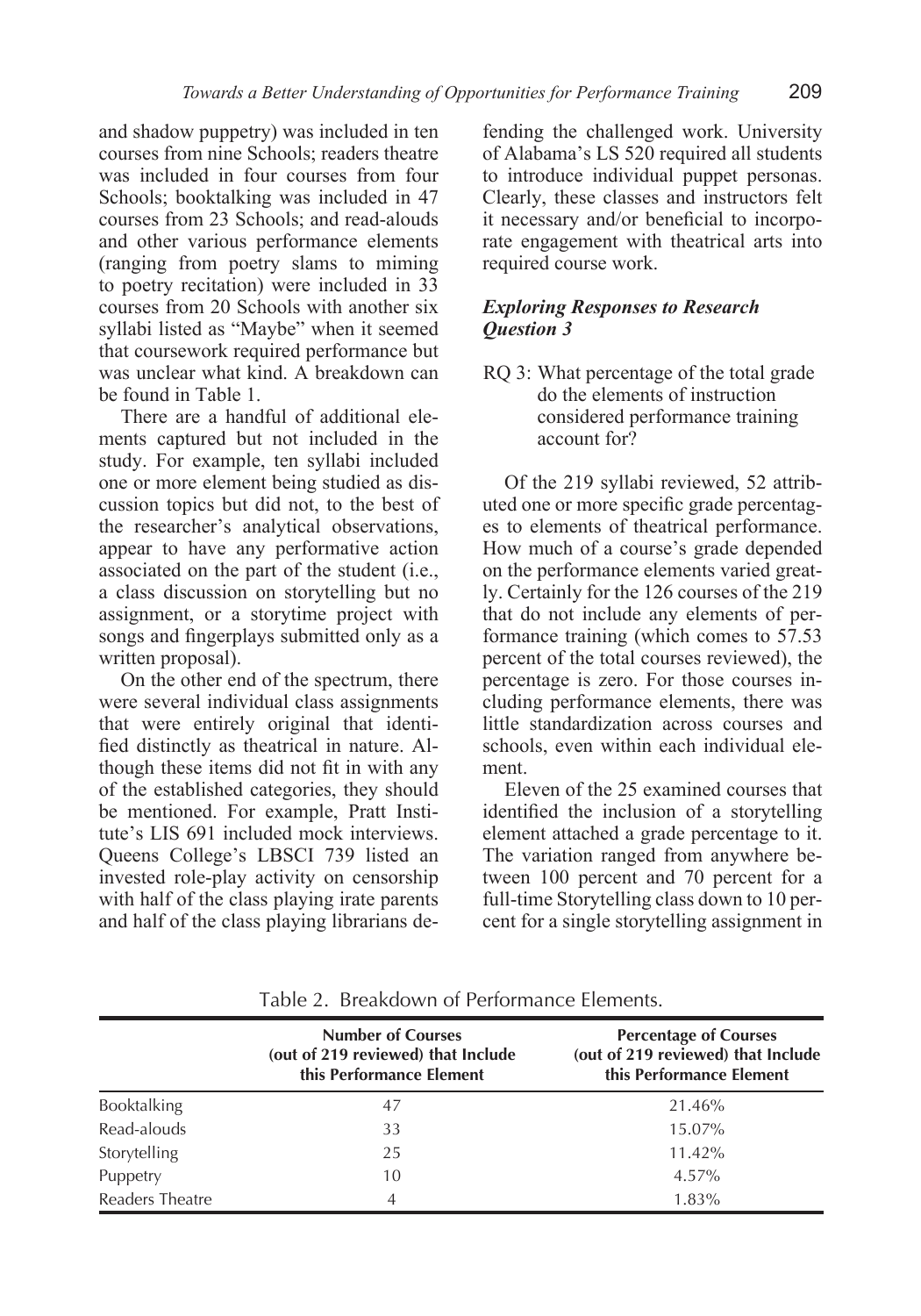a non-Storytelling course, and averaging 41.64 percent of each class overall.

For the ten classes incorporating puppetry, assignments tended to count for no more than 15 percent of the total course grade, if anything, and were often part of a larger assignment. Few precise grade assignations outside of two flannelboard assignments worth 15 percent each were available.

Readers theatre is less easy to determine, since only one of the four readers theatre assignments listed an assigned grade (35 percent), which is likely significantly higher than the percentage for the other three courses.

Seven of the 35 courses assigned a percentage of the grade to read-alouds and various performance assignments, ranging from 5 percent for a single read-aloud that includes either a rhyme, song, or fingerplay, up to 40 percent for a required 10–12 hours of leading programming for kids outside of class in University of North Carolina at Chapel Hill's INLS 735. The average grade weight based on the available sample of seven is 16.43 percent. But given the fact that only seven reported a grade, there is room for fluctuation in the overall percentage.

Twenty-three of the 47 booktalking occurrences had a grade associated with the assignment, but again, there was little consistency, ranging from 5 percent up to 55 percent of the course grade, with the mean score coming to 18.83 percent of the grade.

The short summary of results pertaining to Research Question 3 is that, without participation from the remaining colleges and without the ability to review the outstanding syllabi, it is impossible to make a fully informed proclamation about what percentage of the total grade across the board for which the various elements of performance training instruction are considered. However, extrapolating from the syllabi received and the percentages included, it is reasonable to say that for the majority of the courses reviewed (the

aforementioned 57.5 percent), zero percent of the course grade was reliant on any elements of theatrical performance.

### *Exploring Responses to Research Question 4*

RQ 4: Of the courses including existing training, what percentage is required versus elective?

Of the 25 courses currently including storytelling elements: for the children's and youth services track, 12 classes were elective and three were required; for the SLM track, 13 were elective and three were required. Of the ten courses including puppetry elements: for the children's and youth services track, four classes were elective and none were required; for the SLM track, six were elective and two were required. Of the four courses including readers theatre elements: for the children's and youth services track, three were elective and none were required; for the SLM track, one was elective and two were required. Of the 33 courses including readalouds and performance elements: for the children's and youth services track, 21 were elective and three were required; for the SLM track, 19 were elective and ten were required. Of the 47 courses including booktalking: for the children's and youth services track, 14 were elective and five were required; for the SLM track, 22 were elective and 18 were required. View Table 2 for a general summary.

Overall, from the 93 courses including an element of performance training, a great deal more are elective rather than required. For the children's and youth certificate, across theatrical elements, 11 courses are required and 53 are elective; for the SLM certificate, 35 courses are required and 57 are elective.

Going back to the research instrument as a whole and the 515 requested syllabi, regardless of what was provided and available for review, it was possible to determine that 23 of the 48 total MLS programs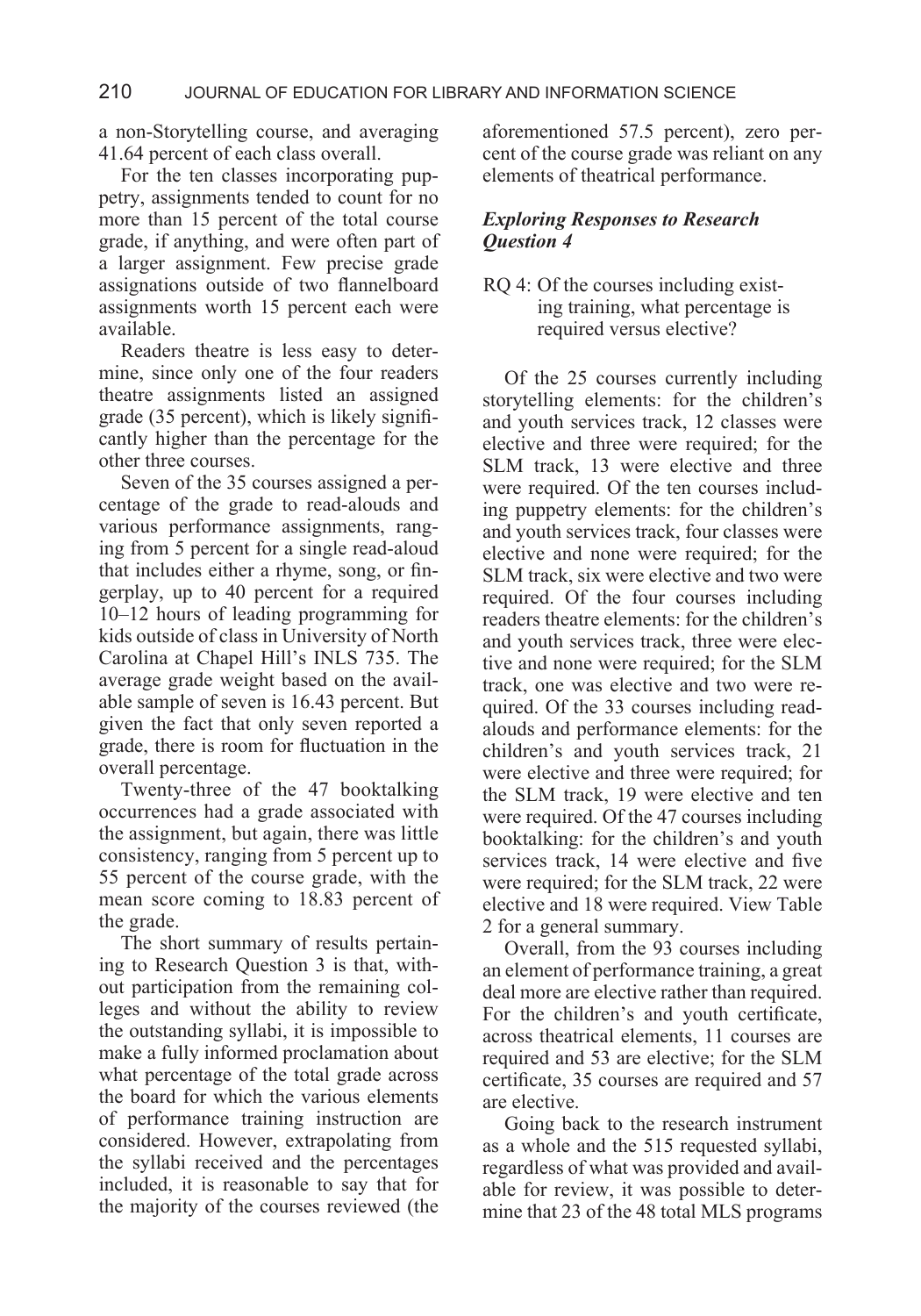|                           | Number of      | Number of      | <b>Required/Elective</b><br>Children's and | <b>Required/Elective</b><br><b>School Library</b> |
|---------------------------|----------------|----------------|--------------------------------------------|---------------------------------------------------|
| <b>Type of Training</b>   | <b>Courses</b> | <b>Schools</b> | <b>Youth Services</b>                      | Media                                             |
| Storytelling              | 25             | 19             | 3/12                                       | 3/13                                              |
| Puppetry                  | 10             | 9              | 0/4                                        | 2/6                                               |
| Readers Theatre           | 4              | 4              | 0/3                                        | 1/2                                               |
| Read alouds & Performance | 33             | 19             | 3/21                                       | 18/22                                             |
| Booktalking               | 47             | 23             | 5/14                                       | 18/22                                             |

Table 2. General Summary of Findings for 219 Syllabi.

in the study (both those who responded to the researcher's queries and those who did not) listed a full-time Storytelling class in their course catalogs. It was also possible to determine that 100 percent listed Storytelling as an elective rather than a required course for anyone in the MLS program, independent of certificate study. In addition, it should be noted that at least two schools currently "offering" Storytelling to students clarified when asked that it is in fact no longer being offered or that it hasn't been available for years. This means that not a single graduating children, teen, or school librarian in an ALA-accredited program is required to take a Storytelling class.

Similarly, although two of each fall within required courses for certain School Library Media certificates, one must note that zero classes incorporating puppetry or readers theatre are required for any of the children and youth services programs observed. Based on this study, this means that not a single graduating children or teen public librarian in an ALA-accredited program is required to engage in puppetry or readers theatre as part of their LIS education.

#### **Summary and Discussion**

Of the 219 syllabi reviewed, 42.5 percent of them (93 courses) included one or more elements of theatrical and performance-based training, which was more than the researcher had originally expected to find. The breakdown of instruction reveals the greatest amount of performance training in the form of booktalking, followed by read-alouds and other performance, then storytelling, with negligible theatrical instruction in puppetry or readers theatre.

Percentages of grades attributed to the different assignments were not provided with great enough consistency to reveal any commentary on the weight that instructors place (or don't place) on theatrical performances. They varied from five percent of the grade for a three-minute booktalk to assignments being generically lumped into an overall course participation grade to, in the case of some Storytelling courses, being responsible for 100 percent of the grade.

While it is true that the courses with the greatest amount of performance-based training (usually Storytelling) are elective rather than required at every institution, there was less opportunity to make a definitive, overarching statement about all required versus elective courses. A broad hypothesis claiming that no children and youth or SLM librarians are required to receive performance or theatrical training is not proved. There are certain programs in fact that seem to commit heartily across the board to including performance training. But even for these, who is to say what amount is sufficient?

While not included in the results in a statistical capacity, the reviewer also took note of the availability of elements of performance training offered in classes for children versus teen classes. The vast majority of courses that included storytelling, puppetry, and read-alouds were childrens'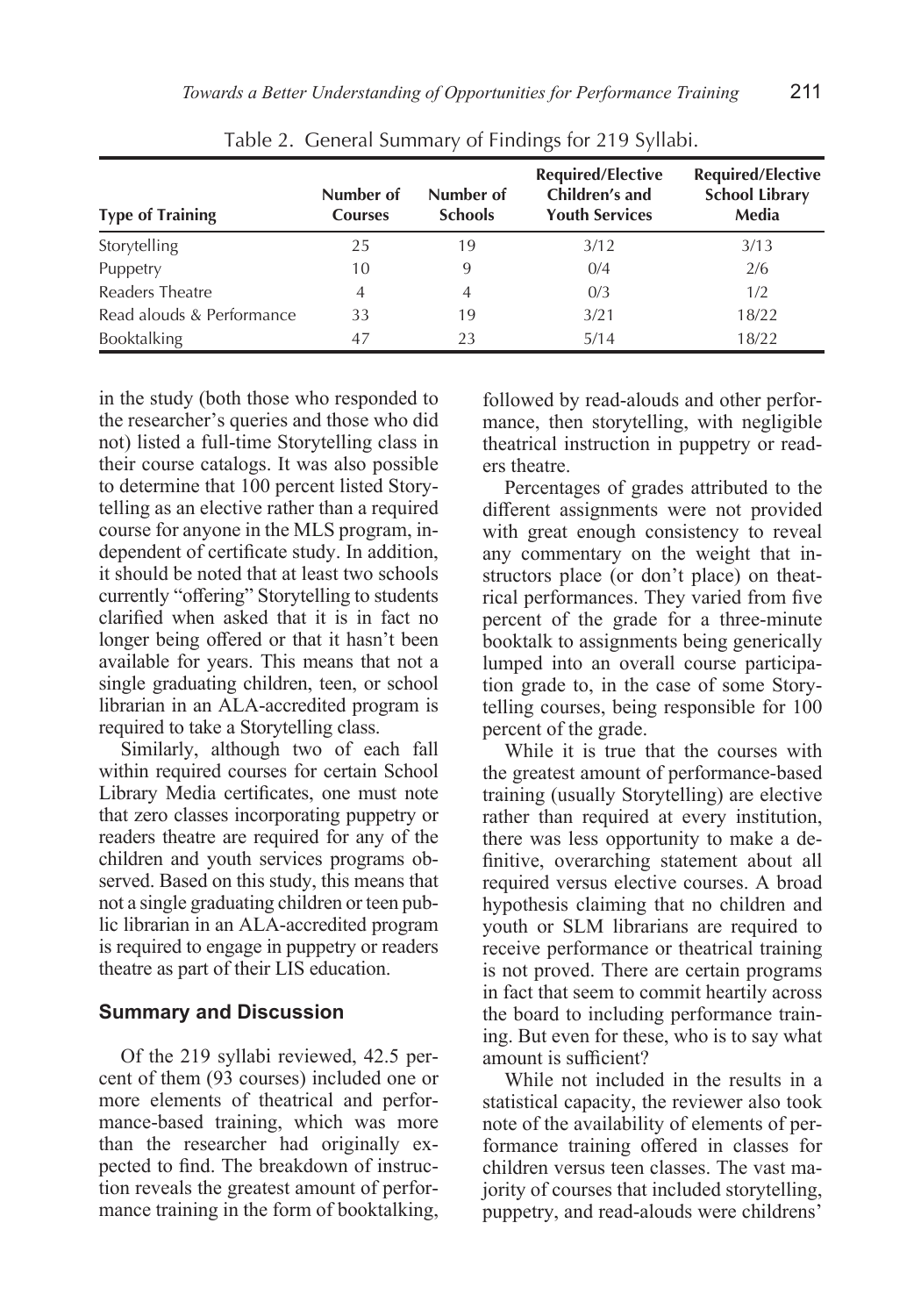courses, which may indicate that there is a lack of overall theatrical and performance training for young adult librarians working with tweens and teens (with the possible exception of booktalking). The researcher found it particularly interesting that the two courses mandating readers' theatre were both courses for early childhood, given the available research for specific ways in which readers theatre is effective as a reading motivator for teens and tweens.

In interpreting the data, it would appear that SLM coursework includes more required performance training than certificates for youth and childrens' services in public libraries. This, however, may not in fact be the case. The original breakdown that a review of the institutions' websites revealed 44 schools offering certificates or programs in School Library Media, and only 21 offered specific certificates in children's and/or youth services. This means that more than double the amount of SLM programs were requested for inclusion than childrens' certificates, and as such the expected rate of return would be much larger for SLM courses. To establish whether one type of certificate participates more actively than the other in performance training would require a more thorough provision and detailed examination of data and a higher rate of participation from SLM programs in particular.

In addition, the researcher proposes that the percentage of courses including theatrical elements—currently measuring 21.5 percent including booktalking, 15.1 percent including read-alouds, 10.5 percent including storytelling, 4.6 percent including puppetry, and 1.8 percent including readers theatre (see Table 3) would in fact have been either marginally or significantly lower than this data suggests, should it have proven possible to truly collect and analyze 100 percent of the required and elective syllabi for all 48 schools under examination. The primary reason for assuming a lower level of involvement than currently represented is due to three reasons.

First, quite simply, the schools and the professors with a vested interest in including performance elements were much more likely to respond to the query than those with no interest in the study. Second, from a motivation standpoint, those suspecting that their coursework could look favorable in the study may have been more likely to submit than those who know decisively that their coursework would result in a discovery of minimal theatricality. Third, even though syllabi for all required or elective courses within each program were requested, several participating institutions only submitted a single syllabus or a select sample of syllabi for those courses that they identified as including or potentially including performance elements, which means that none of the syllabi from that institution whose score would have resulted in zero performance elements were in fact included in the study. Any and all of those factors could have skewed the

|                 | <b>Number of Courses</b><br>(out of 219 reviewed)<br>that Include this<br><b>Performance Element</b> | <b>Number of Courses</b><br>(out of 219 reviewed)<br>that Do Not Include this<br><b>Performance Element</b> | <b>Percentage of Courses</b><br>(out of 219 reviewed)<br>that Include this<br><b>Performance Element</b> |
|-----------------|------------------------------------------------------------------------------------------------------|-------------------------------------------------------------------------------------------------------------|----------------------------------------------------------------------------------------------------------|
| Booktalking     | 47                                                                                                   | 172                                                                                                         | 21.46%                                                                                                   |
| Read-alouds     | 33                                                                                                   | 186                                                                                                         | 15.07%                                                                                                   |
| Storytelling    | 25                                                                                                   | 194                                                                                                         | 11.42%                                                                                                   |
| Puppetry        | 10                                                                                                   | 209                                                                                                         | 4.57%                                                                                                    |
| Readers Theatre | 4                                                                                                    | 215                                                                                                         | 1.83%                                                                                                    |

Table 3. Percentage of Courses Including Theatrical Elements.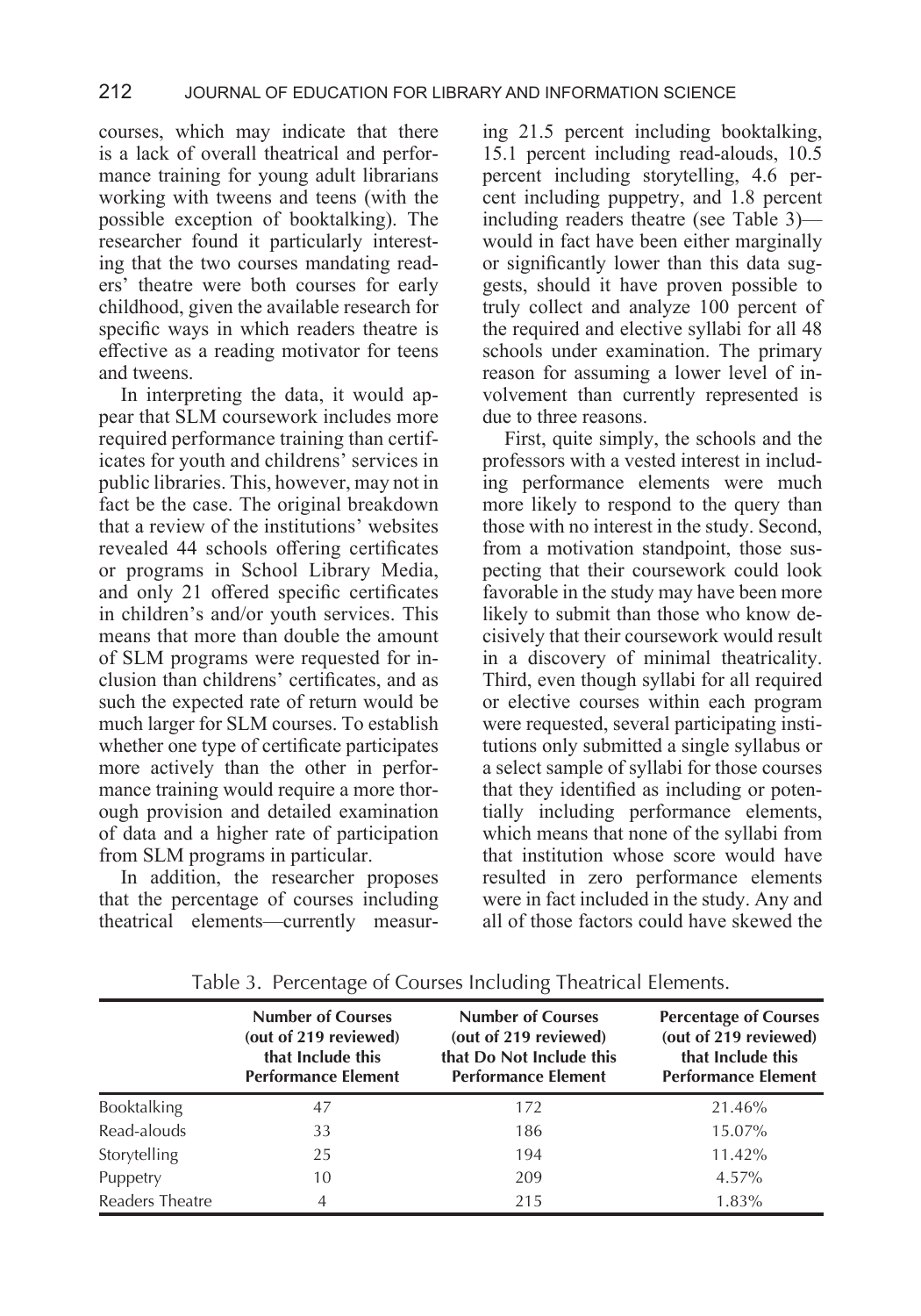data in a more positively theatrical direction than is representative of reality.

#### **Implications**

As previously noted, children, youth, and school librarians in the USA are mandated across their associations by listed core competencies (ALSC, YALSA, and AASL, respectively) to seek out opportunities for reading motivation and diverse programming for the widest possible range of children and youth. This study provides evidence that the reviewed theatrical elements, as well as other related elements in library work, serve to entice and motivate readers (especially reluctant readers). One might therefore consider that any opportunity for children and youth librarians for school and public libraries to receive mandated performance training within an individual course curriculum will only serve to benefit them in the long-term.

Ninety-three of the observed courses have found a way to include an element of performance training—either storytelling, puppetry, readers theatre, booktalking, read-alouds, or some other theatrical activity—into their process and may be commended for this effort. While it would not be logical or an efficient use of course time to suggest that every class within the MLS curriculum should include theatrics (technology courses or cataloguing courses, for example), it would certainly be worthwhile to look for every available opportunity within existing children's and youth curriculum to increase the performance requirements.

Specifically for those courses that include a discussion of the value of theatrical elements but do not require performance: why? Class time is of course limited, and there is much to cover within each session, but truly how much more time does it take to conduct a readers' theatre program instead of discussing it or assigning a reading on it. Or, more importantly, how much more effective for the MLS students in the course to experience it first-hand? Why discuss puppetry or even demonstrate it without providing the students an opportunity and incentive to practice the art themselves while still in training? When research and repeated studies show that readers' theatre is one of the most effective reading motivation tools for reluctant and alliterate tweens and teens, why are only two teen courses teaching it, and both as an optional assignment rather than a required one?

For the childrens' courses in youth and child services certificates, even for those including multiple performance elements, there is always room for more. Instead of faculty providing an option between a booktalk or a book trailer, might they assign both? Instead of a discussion on the value of puppetry, a professor might find it a more engaging and efficient use of class time to bring pens and take fifteen minutes for students to each make a brown paper lunch bag hand puppet. For those students who are terrified of singing—a requirement of all children's storytime programmers of which there was not sufficient syllabi presence to support inclusion in this particular study—might they be asked to participate in (or even lead) a sing-along? Given restrictions of time and the advent of media inclusion in coursework, these assignments can also be done remotely (as some of the online and hybrid classes already do to great success) with students videotaping themselves and uploading their performances to YouTube or their class blog.

From an independent institutional perspective, it might be worth examining whether any Storytelling classes might be moved from elective to required at the institutions at which they are currently offered. Storytelling is a skill with undeniable value to anyone in the field of children's and youth librarianship in the school or public setting (or indeed, readers' advisory and patron-facing librarians for any demographic), and it seems a missed opportunity not to challenge all students—particularly the more introverted ones who may not otherwise seek out a course so heavily based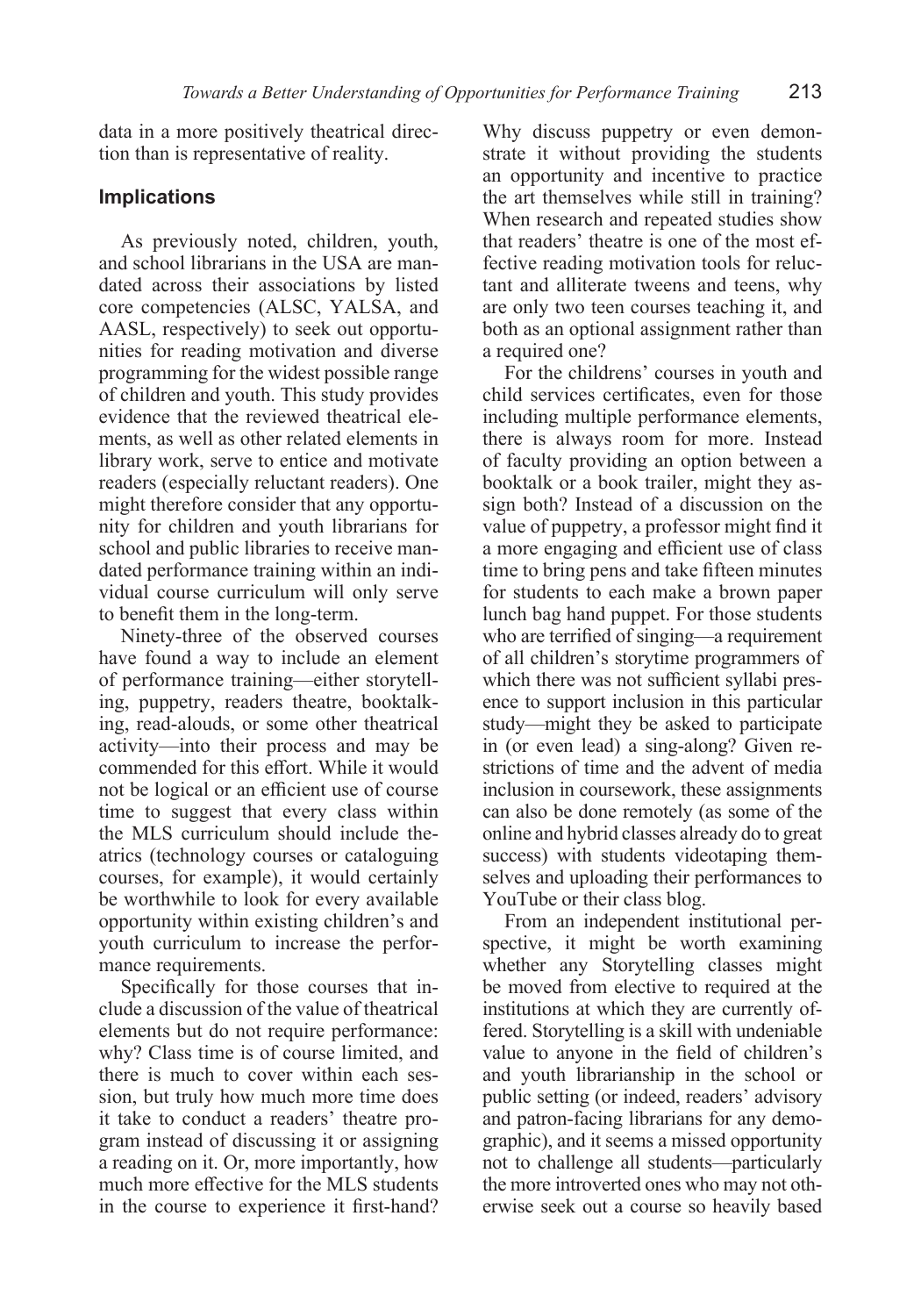on performance—to become better at a skill that will do them great service in their longterm and short-term career.

Even for trained performers, the first time that something is done in front of an audience is often the most stressful and panic-inducing. It is also the time when most things go wrong. If the current MLS programs are not conscientiously providing room and space within their course curriculums for multiple real-time performance elements with audience participation and response, within an environment of safe mistakes and gentle coaching, then they are doing a disservice to both the students and the libraries who receive panicstricken graduates and send them into their first preschool storytime session with crippling stage fright.

In addition, given the results of the SVII and the marked shift of librarians from "conventional" into "artistic" realms, what would happen if ALA-accredited Masters of Library Science programs began to recruit and promote their career paths to graduating seniors with degrees in drama and theatre? University of New Hampshire (2015) offers a Bachelor of Arts in Youth Drama. Bowling Green State University (2015) offers a Bachelor of Arts in Communication specializing in Youth Theatre/ Puppetry. James Madison University's theatre department selects students to run a children's theatre in the summer each year called the JMU Children's Theatre Playshop Players (2015). It could be interesting to see what would happen if the field of librarianship made a more concentrated and vested interest in recruiting from these and other colleges with specifically theatrical fields, many of whom have a vested interest in engaging youth and children in the arts through the process of story, and most of whom may not have considered pursuing a career in librarianship.

### **Conclusion**

There are many opportunities and options for incorporating a greater degree of performance or theatrical training into librarianship, and the scope of this relationship reaches far beyond the United States. In the United Kingdom, a theatre touring consortium successfully brings imaginative theatre based on books for children ages 5–11 into public libraries across the East Midlands (Inspire, 2016). The Tokyo Children's Library, which has been open for 70 years, conducts traditional Japanese storytimes for children using the craft of memorized storytelling entirely in place of books (Brown, 2016). In San Lucas Toliman, a rural area of Guatemala, Pueblo a Pueblo brings stories to life at Nueva Providencia Primary School library through the tradition of oral storytelling of Mayan folktales, and La Cumbre Primary School celebrated World Book Day 2017 with skits and puppets shows (Global Giving, 2017). Drama troupes provide some of the most popular programs at several public libraries in Africa, including the Nungua Community Library in Accra and the Kathy Knowles Community Library in Goi (OSU Children's Library Fund, 2017). As a highlight of the Neighbourhood Arts 150 celebration in Ontario, Canada, Rag & Bone Puppet Theatre has been booked for 24 free community events at 19 local libraries that involve reading, puppetry, masks, and additional dramatic elements (Neighbourhood Arts 150, 2017). Alitaptap Storytellers, the national storytelling guild of the Phillippines, was founded with the mission "to instill among children the love of reading and the appreciation of children's literary art through storytelling" and is housed in the National Library of the Philippines, where it hosts all its workshops, shows, and competitions (Alitaptap Storytellers Philippines, 2016). Larrikin Puppets in Australia regularly visits libraries across Brisbane, Logan City, and Moreton Bay hosting puppet shows with dedicated educational content for children and families, and it has performed for library crowds as large as 250 (Larrikin Puppets, 2017). Clearly, the connection between libraries and theatricality is being globally embraced.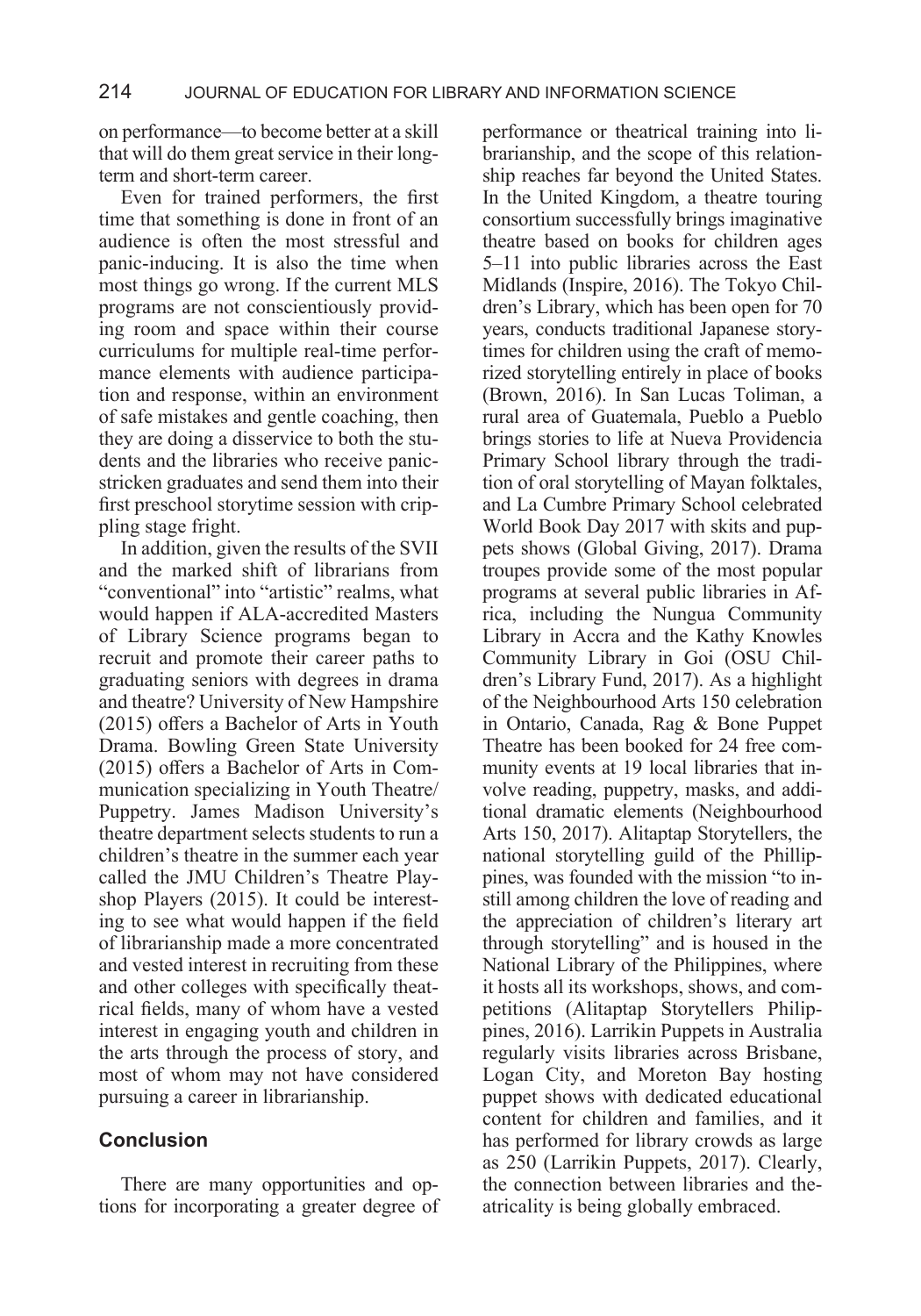Certainly, not every library can be a children's theatre hybrid space like ImaginOn. Nor will every town will have a theatre program for teens as successful as the PML Players. But with the strong, consistent, and proven ways in which theatrics and performance skills—storytelling, puppetry, readers theatre, booktalking, read-alouds, fingerplays, songs, and so much more—work to engage and motivate young readers of all ages, even the smallest step would be one in the right direction.

### **References**

- Alitaptap Storytellers Philippines. (2016) http:// alitaptapstorytellersphilippines.webs.com/. (Archived by WebCite® at http://www.webcitation. org/6tNb3DDmh).
- American Library Association. (2010). ALA/AASL standards for initial preparation of school librarians. *American Association of School Librarians*. http://www.ala.org/aasl/sites/ala.org.aasl/files/ content/aasleducation/schoollibrary/2010\_standards with rubrics and statements 1-31-11.pdf (Archived by WebCite® at http://www.webcitation.org/6tM138pie).
- American Library Association. (2009). Competencies for librarians serving children in public libraries. *Association for Library Service to Children*. http://www.ala.org/alsc/edcareeers/ alsccorecomps . Accessed: 2017-09-09. (Archived by WebCite® at http://www.webcitation. org/6tM4e0AE1).
- American Library Association. (2015). Directory of ALA-accredited and candidate programs in library and information science. http://www.ala. org/accreditedprograms/directory. Accessed: 2017-09-09. (Archived by WebCite® at http:// www.webcitation.org/6tM4oeeRm).
- American Library Association. (2015). Every child ready to read @ your library. http://www.everychildreadytoread.org/ (Archived by WebCite® at http://www.webcitation.org/6tM4yHEYQ).
- American Library Association. (2010). YALSA's competencies for librarians serving youth: Young adults deserve the best. *Young Adult Library Services Association*. http://www.ala. org/yalsa/guidelines/yacompetencies2010 (Archived by WebCite® at http://www.webcitation. org/6tM57aOOL)
- Arnold, R. & Colburn, N. (2012). Give them a big hand: Puppets are great motivators for children who are learning to read. *School Library Journal. 58*(3), 20.
- Bowling Green State University. (2015). https://

www.bgsu.edu/arts-and-sciences/theatre-andfilm/undergraduate-program/Bachelor-of-Artsin-Communication/specializing-in-youth-theatre. html (Archived by WebCite® at http://www.webcitation.org/6tM1I0Wgd)

- Bowler, L., Morris, R., Cheng, I., Al-Issa, R., Romine, B. & Leiberling, L. (2012). Multimodal stories: LIS students explore reading, literacy, and library service through the lens of "The 39 Clues." J*ournal of Education for Library and Information Science. 53*(1), 32–48. Retrieved from http://www.jstor.org/stable/23249095
- Brinda, W. (2008). Engaging alliterate students: A literacy/theatre project helps students comprehend, visualize, and enjoy literature. *Journal of Adolescent & Adult Literacy. 51*(6), 488–497. doi:10.1598/jaal.51.6.5
- Brown, D. (2016). *Library Youth Services, the Design of Youth Spaces, and the Puppetry of Japan*. Arizona Library Association. http://newsletter. azla.org/article/library-youth-services-the-design-of-youth-spaces-and-the-puppetry-of-japan/ (Archived by WebCite® at http://www.webcitation.org/6tNaIy5fh).
- Charles, J. V. (2005). Get real! Booktalking nonfiction for Teen Read Week 2005. *Young Adult Library Services, 4*(1), 12–16.
- Cohen, J. W. (2014). PML Players: Theatre arts at the Patchogue-Medford Library. *Bringing the Arts into the Library*. (Smallwood, C., Ed.) (pp. 107–114). Chicago, IL: ALA Editions.
- David, I. M. (1992). Librarians' Occupational Stereotype: Will It Ever Change? Paper presented at the National Conference of the Association of College and Research Libraries. (6th, Phoenix, AZ, April 1-4, 1992). http://files.eric.ed.gov/fulltext/ED354885.pdf (Archived by WebCite® at http://www.webcitation.org/6tM40wODO).
- Dietzel-Glair, J. (2013). *Books in motion: Connecting preschoolers with books through art, games, movement, music, playacting, and props*. Chicago, IL: Neal-Schuman.
- Global Giving. (2017). Nurturing the imagination through storytelling. https://www.globalgiving. org/projects/help-build-school-libraries-in-ruralguatemala/updates/ (Archived by WebCite® at http://www.webcitation.org/6tNcypQyA)
- Gordh, Bill. (2006). *Stories in action: Interactive tales and learning activities to promote early literacy*. Westport, CT: Libraries Unlimited.
- Haven, K. (2007). Story proof: The science behind the startling power of story. Westport, CT: Libraries Unlimited.
- Holt, G. E. (2008). ImaginOn, the first twentyfirst century public library building in the U.S. *Public Library Quarterly. 27*(2), 174–191. doi:10.1080%2F01616840802115041
- Huang, G. & Dolejs, B. (2007). Reading theatre,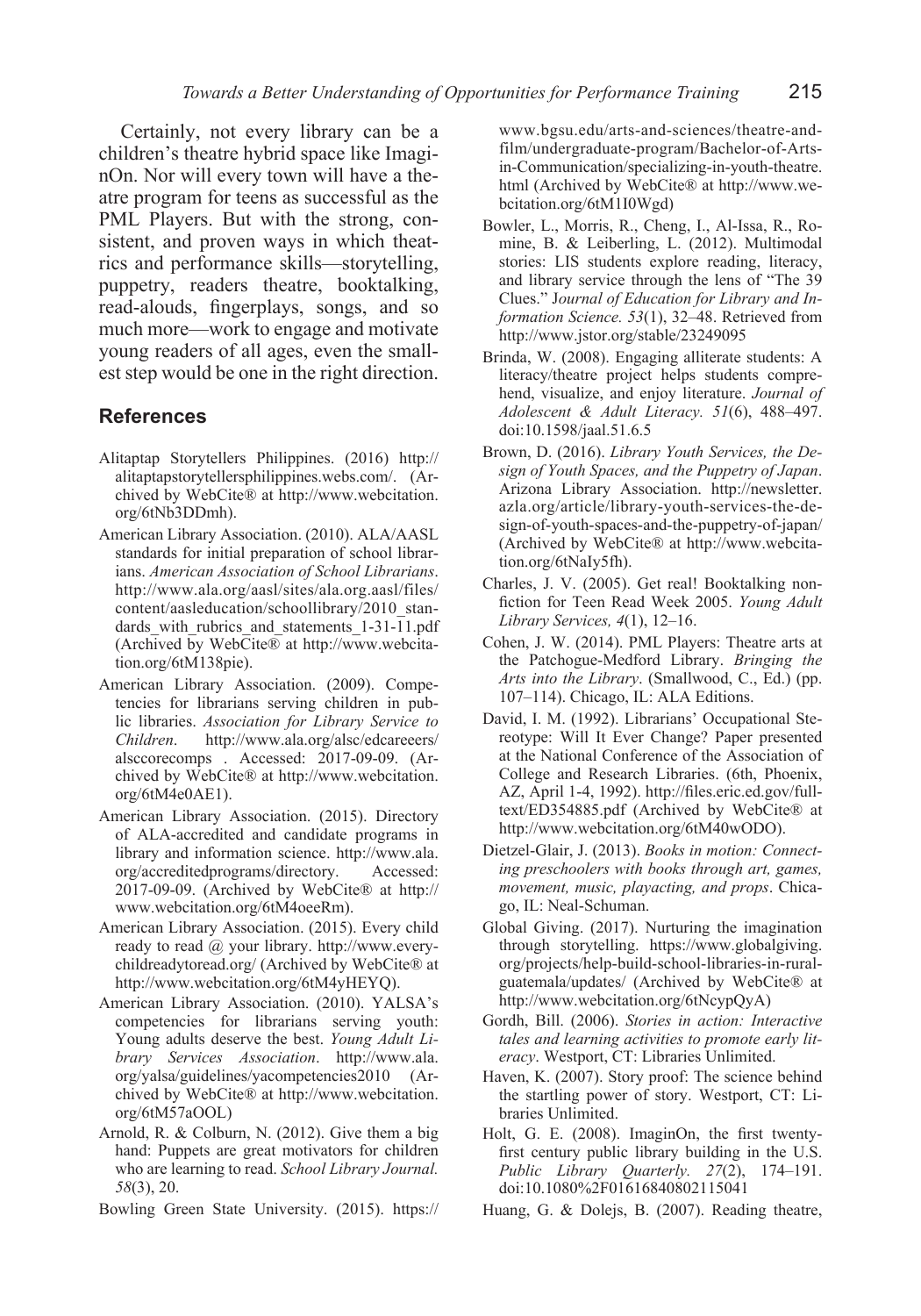parents as actors: Movie production in a family literacy workshop. *Reading Improvement. 44*(2), 87-98.

- Inspire. (2016). Children's Pop Up Theatre. https:// www.inspireculture.org.uk/arts-culture/children-young-people/childrens-pop-theatre/ (Archived by WebCite® at http://www.webcitation. org/6tNZCCxM0)
- James Madison University. (2015). The arts at JMU. https://www.jmu.edu/forbescenter/index. shtml (Archived by WebCite® at http://www. webcitation.org/6tM6VeXNQ).
- Jeffries, R. & Jeffries, D. (2013). Cultural signification through readers' theatre: An analysis of African American girls and their hair. *Measurement Science Review. 13*(2), 1–16. doi:10.1515/ mlt-2012-0047
- Larkin, B.L. (2001). Teaching ideas. *Reading Teacher, 54*(5), 474-482.
- Larrikin Puppets. (2017). http://www.larrikinpuppets.com.au/libraries-library-entertainmentqueensland/. (Archived by WebCite® at http:// www.webcitation.org/6tNbVGMzs)
- Martinez, M., Roser, N., & Strecker, S. (1998/1999). 'I never thought I could be a star': Readers theater ticket to fluency. *Reading Teacher, 52*(4), 326–334.
- McMaster, J.C. (1998). 'Doing' literature: Using drama to build literacy. *Reading Teacher, 51*(7), 574–584.
- Millin, S.K., & Rinehart, S.D. (1999). Some of the benefits of readers theater participation for second-grade Title I students. *Reading Research & Instruction, 39*(1), 71–88. doi:10.1080/19388079909558312
- Mollers, M. G. (2006). A campfire called literature: Children's literature at the Berlin International Literature Festival. *Bookbird. 44*(2), 37–45.
- Moran, K. J. K. (2006). Nurturing emergent readers through readers theatre. *Early Childhood Education Journal. 33*(5), 317–323. doi:10.1007/ s10643-006-0089-8
- Morpugo, M. (2014). War boy to War Horse. *Children & Libraries: The Journal of the Association of Library Service to Children. 12*(1). 4–26. doi:10.5860/cal.12n1.04
- National Center for Education Statistics (1996). National assessment of educational progress facts: Listening to children read aloud: Oral fluency. 1(1) (Publication No. NCES 95-765). [Online]. https://nces.ed.gov/pubs95/web/95762.asp (Archived by WebCite® at http://www.webcitation. org/6tM6syorO)
- Neighbourhood Arts 150. (2017). *Rag Bone is coming to a library near you with free family events*. https://neighbourhoodarts150.wordpress. com/2017/07/13/rag-bone-is-coming-to-a-li-

brary-near-you-with-free-family-events/ (Archived by WebCite® at http://www.webcitation. org/6tNcFU4qX)

- Okikawa, L. C. (2012) Putting it together: Musical theatre and literacy for children with visual impairments. *Journal of Visual Impairment & Blindness. 106*(6), 370–378.
- OSU Children's Library Fund. (2017). Visiting libraries. http://www.osuchildrenslibraryfund.ca/ about-oclf/libraries/ (Archived by WebCite® at http://www.webcitation.org/6tNbvKKYE)
- Peck, S. M., & Virkler, A. J. (2006). Reading in the shadows: Extending literacy skills through shadow-puppet theatre. *The Reading Teacher. 59*(8). 786-795. doi:10.1598/rt.59.8.6
- Poe, E. A. (2013). *From Children's literature to readers theatre*. Chicago, IL: ALA Editions. doi:10.1353/bcc.2013.0921
- Powell, R. R. (1997). *Basic research methods for librarians* (3rd ed.). Greenwich, CT: Ablex. doi:10.1108/lr.1998.47.8.409.8
- Price, M. (2009). Bringing the story to life with puppets. *Literacy Development in the Storytelling Classroom*. (Norfolk, S., Stenson, J. & Williams, D., Eds.). (pp. 43–46). Santa Barbara, CA: Libraries Unlimited.
- Rinehart, S. (1999). Don't think for a minute that I'm getting up there: Opportunities for readers' theater in a tutorial for children with reading problems. *Journal of Reading Psychology. 20*, 71–89. doi:10.1080/027027199278510
- Rozansky, C. L. & Aagesen, C. (2010). Low-achieving readers, high expectations: Image theatre encourages critical literacy. *Journal of Adolescent & Adult Literacy. 53*(6), 458–466. doi:10.1598/ JAAL.53.6.2.
- Tyler, B.J. & Chard, D.J. (2011). Focus on inclusion: Using readers theatre to foster fluency in struggling readers: A twist on the repeated reading strategy. *Reading & Writing Quarterly: Overcoming Learning Difficulties, 16*(2), 163–168, doi: 10.1080/105735600278015.
- University of New Hampshire. (2015). Theatre major: Bachelor of Arts: Youth drama option. http:// cola.unh.edu/theatre-dance/program/theatremajor-bachelor-arts-youth-drama-option (Archived by WebCite® at http://www.webcitation. org/6tM73Xtnj)
- Uthman, L. (2002). Reader's theater: An approach to reading with more than a touch of drama. *Teaching PreK-8, 32*(6), 56-57.
- Whittingham, J. & Rickman, W. (2015). Booktalking: Avoiding summer drift. *Knowledge Quest, 43*(5), 18–21.
- Worthy, J. & Prater, K. (2002). "I thought about it all night": Readers theater for reading fluency and motivation. *Reading Teacher, 56*(3), 294–297.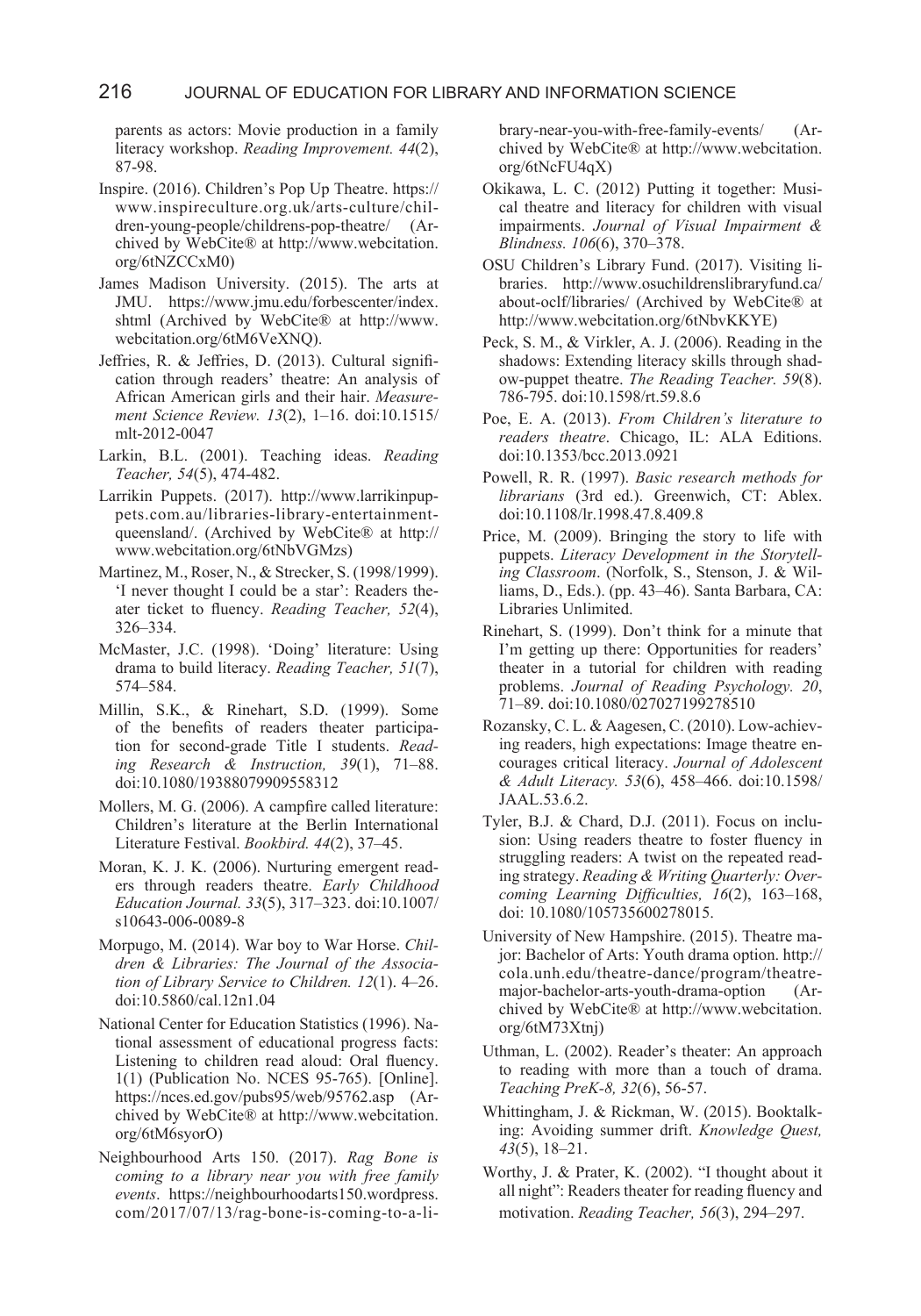| Library School Website<br>Certificates Offered<br>Name of Institution<br>City, State    |                |                                                                                 |                                   |                                                        |                                          |                                                                  |                                        |                                                                                             |                                        |                                         |                              |
|-----------------------------------------------------------------------------------------|----------------|---------------------------------------------------------------------------------|-----------------------------------|--------------------------------------------------------|------------------------------------------|------------------------------------------------------------------|----------------------------------------|---------------------------------------------------------------------------------------------|----------------------------------------|-----------------------------------------|------------------------------|
| (Mark as Requested Course<br>#<br><b>Status of Requested</b><br>or Received)<br>Syllabi | Course<br>Name | and Youth Required<br>Children's<br><b>Services</b><br>(Yes/No)<br><b>Track</b> | Effective<br>$(R)$ or<br>$\oplus$ | (Yes/No)<br>Library<br>Media<br>School<br><b>Track</b> | <b>Effective</b><br>$(R)$ or<br>$\oplus$ | (% of total)<br>Required Storytelling<br>available)<br>grade, if | (% of total<br>available)<br>grade, if | Puppetry Readers Theatre Booktalking Presentation<br>(% of total<br>available)<br>grade, if | (%Rof total<br>available)<br>grade, if | (% of total)<br>available)<br>grade, if | (please<br>specify)<br>Other |
| (Requested)<br>Syllabus 1                                                               |                |                                                                                 |                                   |                                                        |                                          |                                                                  |                                        |                                                                                             |                                        |                                         |                              |
| (Requested)<br>Syllabus 2                                                               |                |                                                                                 |                                   |                                                        |                                          |                                                                  |                                        |                                                                                             |                                        |                                         |                              |
| (Requested)<br>Syllabus 3                                                               |                |                                                                                 |                                   |                                                        |                                          |                                                                  |                                        |                                                                                             |                                        |                                         |                              |
| Requested)<br>Syllabus 4                                                                |                |                                                                                 |                                   |                                                        |                                          |                                                                  |                                        |                                                                                             |                                        |                                         |                              |
| Requested)<br>Syllabus 5                                                                |                |                                                                                 |                                   |                                                        |                                          |                                                                  |                                        |                                                                                             |                                        |                                         |                              |
| Requested)<br>Syllabus 6                                                                |                |                                                                                 |                                   |                                                        |                                          |                                                                  |                                        |                                                                                             |                                        |                                         |                              |
| Requested)<br>Syllabus 7                                                                |                |                                                                                 |                                   |                                                        |                                          |                                                                  |                                        |                                                                                             |                                        |                                         |                              |
| Requested)<br>Syllabus 8                                                                |                |                                                                                 |                                   |                                                        |                                          |                                                                  |                                        |                                                                                             |                                        |                                         |                              |
| (Requested)<br>Syllabus 9                                                               |                |                                                                                 |                                   |                                                        |                                          |                                                                  |                                        |                                                                                             |                                        |                                         |                              |
| (Requested)<br>Syllabus 10                                                              |                |                                                                                 |                                   |                                                        |                                          |                                                                  |                                        |                                                                                             |                                        |                                         |                              |
|                                                                                         |                |                                                                                 |                                   |                                                        |                                          |                                                                  |                                        |                                                                                             |                                        |                                         |                              |

## **Appendix A**